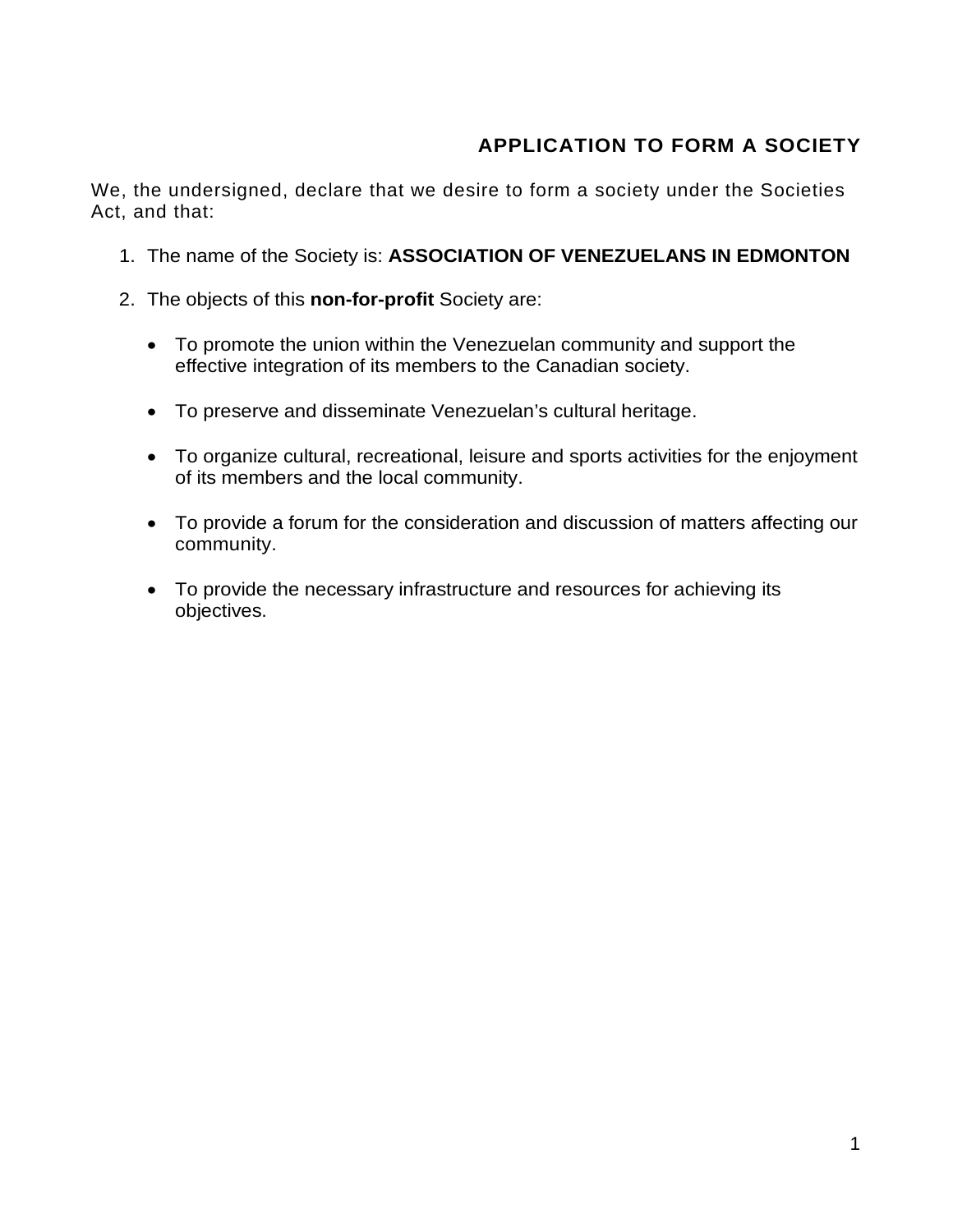#### **MEMBERSHIP**

- 1. Membership fee, shall be determined or revised by the members at a general meeting. Any person residing in "Edmonton Metropolitan Region" (EMR) and being of the full age of 18 years, may become a member by filling and signing the registration form and paying the corresponding fee. The Boar of Directors reserves the right to deny admission or expel any individual whose behaviours negatively impact the wellbeing of other members, or interfere with the execution of regular activities.
- 2. Any member wishing to withdraw from membership may do so upon a notice in writing to any member of the Board of Directors. If any member is in arrears for fees or assessments for any year, such member shall be automatically suspended at the expiration of six months from the end of such year and shall thereafter be entitled to no membership privileges or powers in the society until reinstated. Any member upon a majority vote of all members of the society in good standing may be expelled from membership for any cause which the society may deem reasonable.
- 3. Members in good standing have the right to vote, to run for any office of the Board, and to request access to the books and records of the society.

# **PRESIDENT**

4. The President shall be ex-officio a member of all Committees. He/she shall, when present, preside at all meetings of the society and the Board. ln his/her absence, the Vice-President or the Secretary shall preside at any such meetings. ln the absence of both, a chairperson may be elected at the meeting to preside.

### **BOARD OF DIRECTORS**

- 5. Board of Directors, Executive Committee or Board, shall mean the Board of Directors of the society.
- 6. The Board shall be elected by majority vote every two years at the annual meeting. Subject to the bylaws, the Board will have full control and management of the affairs of the society. Meetings of the Board shall be held as often as may be required, but at least once every three months. Meetings of the Boards shall be called by four business days notice by e-mail or telephone. Three members of the Board will constitute a quorum, and meetings shall be held without notice if a quorum of the Board is present, provided however, that any business transactions at such meeting shall be ratified at the next regularly called meeting of the Board; otherwise they shall be null or void.
- 7. A person appointed or elected a director becomes a director if they were present at the meeting when being appointed or elected, and did not refuse the appointment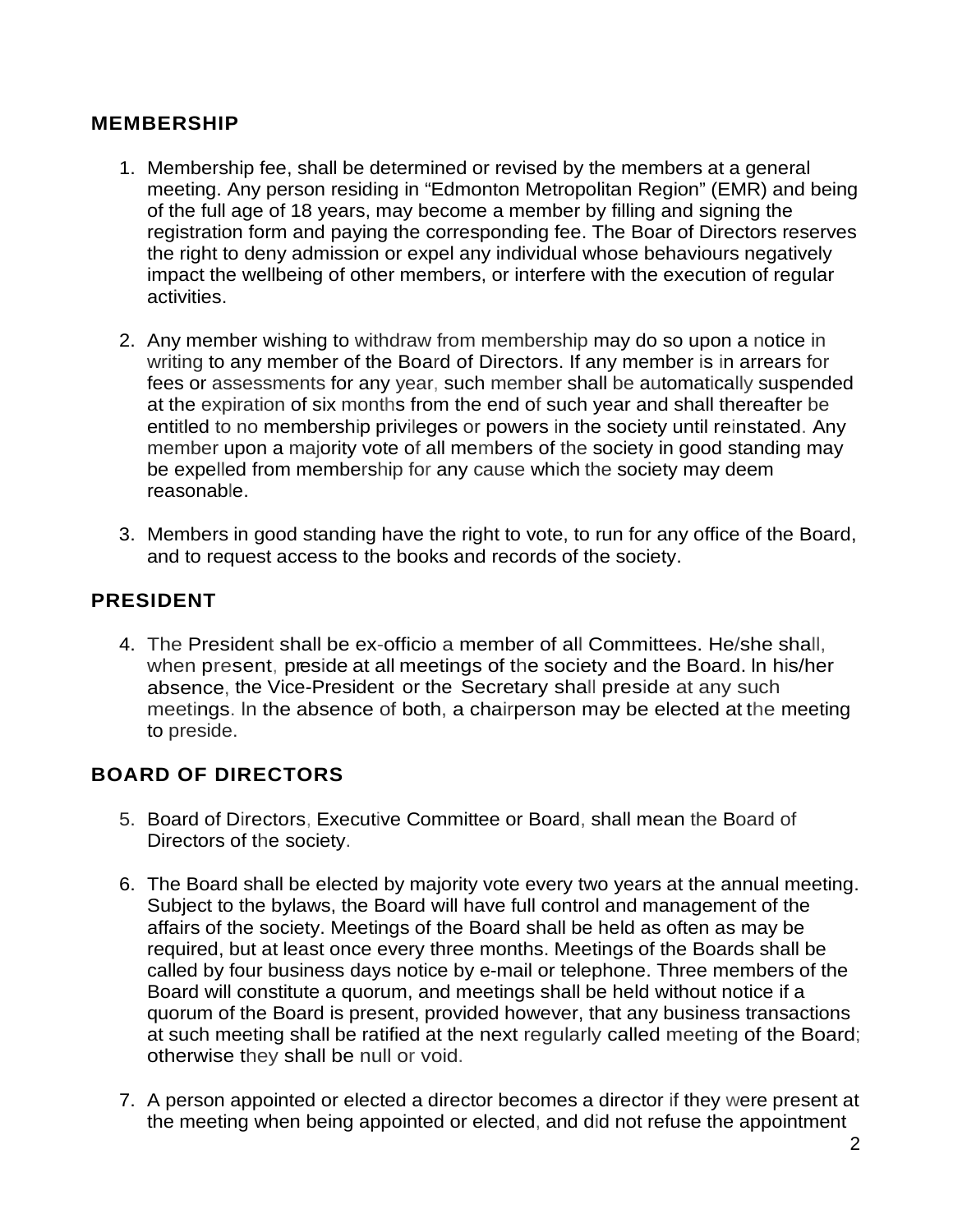or election, or with five days after the appointment or election, or if they acted as a director pursuantto the appointment or election.

8. Any director or officer, upon a majority vote of all members in good standing, may be removed from office for any cause which the society may deem reasonable.

### **SECRETARY**

- 9. It shall be the duty of the secretary to attend all meetings of the society and of the Board, and to keep accurate minutes of the same. He/she shall have charge of the Seal of the society which whenever used shall be authenticated by the signature of any two of the, Board. In case of the absence of the Secretary, his/her duties shall be discharged by such officer as may be appointed by the Board. The Secretary shall have charge of all correspondence of the society and be under the direction of the President and the Board.
- 10.The Secretary shall also keep a record of all members of the society and their addresses, send all notices of the various meetings as required, and collect and receive the annual dues or assessments levied by the society. Such monies shall be promptly turned over the Treasurer for deposit in a Bank, Trust Company, Credit Union or Treasury Branch as required.

### **TREASURER**

11.The Treasurer shall receive all monies paid to the society and be responsible for the deposit of the same in whatever Bank, Trust Company, Credit Union or Treasury Branch the Board may order. He/she shall properly account for the funds of the society and keep such books as may be directed. He/she present a full detailed account of receipts and disbursements to the Board whenever requested and shall prepare for submission to the Annual Meeting a statement duly audited of the financial position of the society and submit a copy of same to the Secretary for the records of the society. The office of the Secretary and Treasurer may be filled by one person if any annual meeting for the election of officers shall so decide.

# **AUDITING**

- 12.The books, accounts and records of the Secretary and Treasurer shall be audited at least every other year by a duly qualified accountant or by two members of the society elected for that purpose. The fiscal year of the society in each year shall be from August  $1<sup>st</sup>$  to July  $31<sup>st</sup>$ .
- 13.The books and records of the society may be inspected by any member of the society at the Annual Meeting or at anytime upon giving reasonable notice and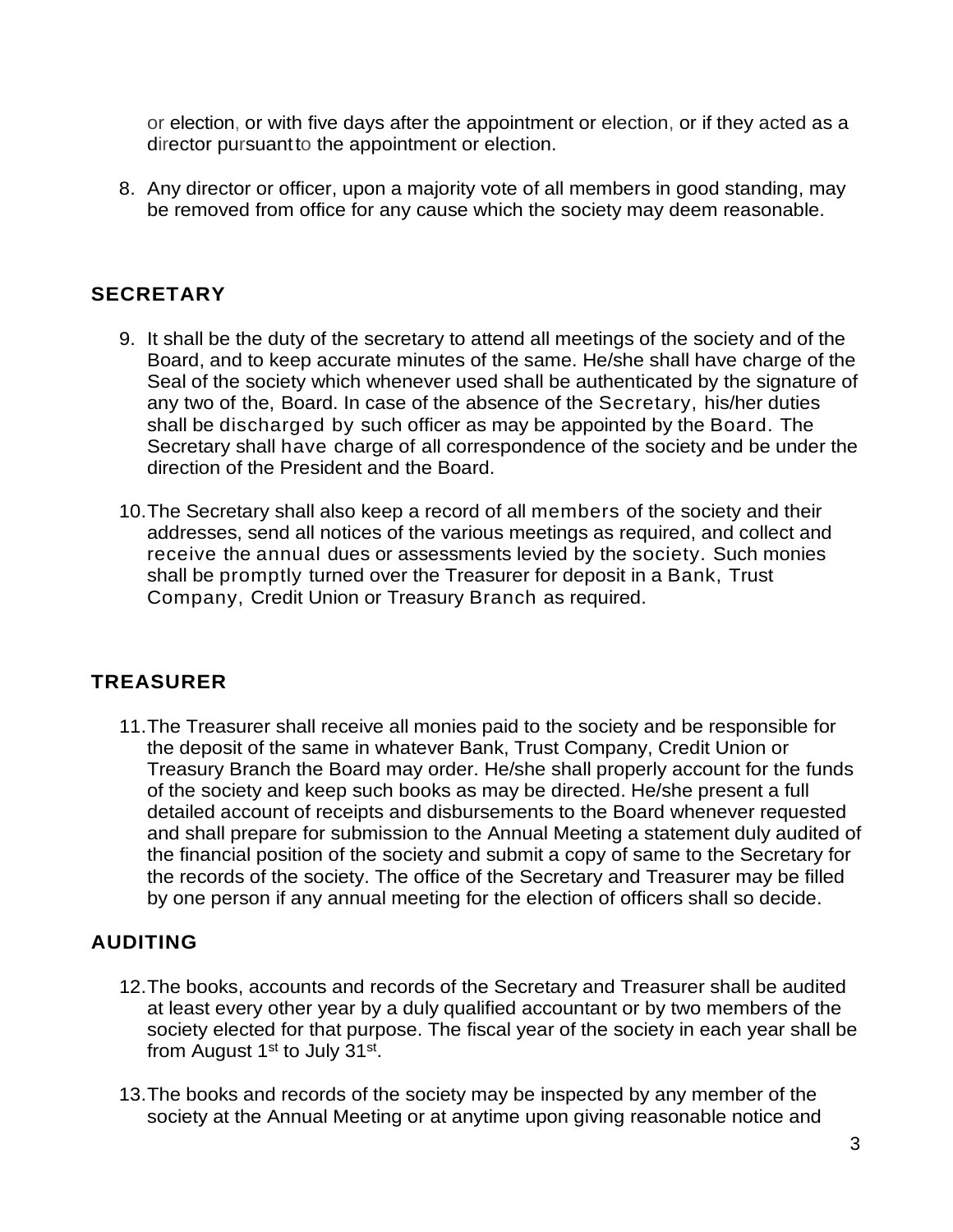arranging a time satisfactory to the officer or officers having charge of same. Each member of the Board shall at all times have access to such books and records.

### **MEETINGS**

- 14. This society shall hold an annual meeting on or before October 31<sup>st</sup> each year, of which notice shall be delivered by e-mail or telephone and published via Social Media accounts ten business days prior to the date of the meeting. Every other year, the Board of Directors shall be elected at the annual meeting. The officers and directors so elected shall serve until their successors are elected and installed. Any vacancy occurring during the year shall be filled at the next meeting, provide it is so stated in the notice calling such meeting. Any member in good standing shall be eligible to any office in the society.
- 15.General meetings of the society may be called at any time by the Secretary upon the instructions of the President of the Board by announcing via e-mail and Social Media four days prior to the day of such meeting. A special meeting shall be called by the President or Secretary upon receipt of a petition signed by one-third of the members in good standing, setting forth the reason for calling such meeting, which shall be announced via e-mail and Social Media four days prior to the day of such meeting.
- 16.Twenty five percent (25 %) of the members in good standing shall constitute a quorum at the time established for any meeting. A second call for quorum may be made after 30 minutes, with a minimum requirement of 10 members to constitute a quorum.

# **VOTING**

17.Any member who has not withdrawn from membership nor has been suspended or expelled shall have the right to vote at any meeting of the society. Such vote must be made in person or proxy.

### **REMUNERATION**

18.Unless authorized at any meeting and after notice for same shall have been given, no officer, director or member of the association shall receive any remuneration for his/her services.